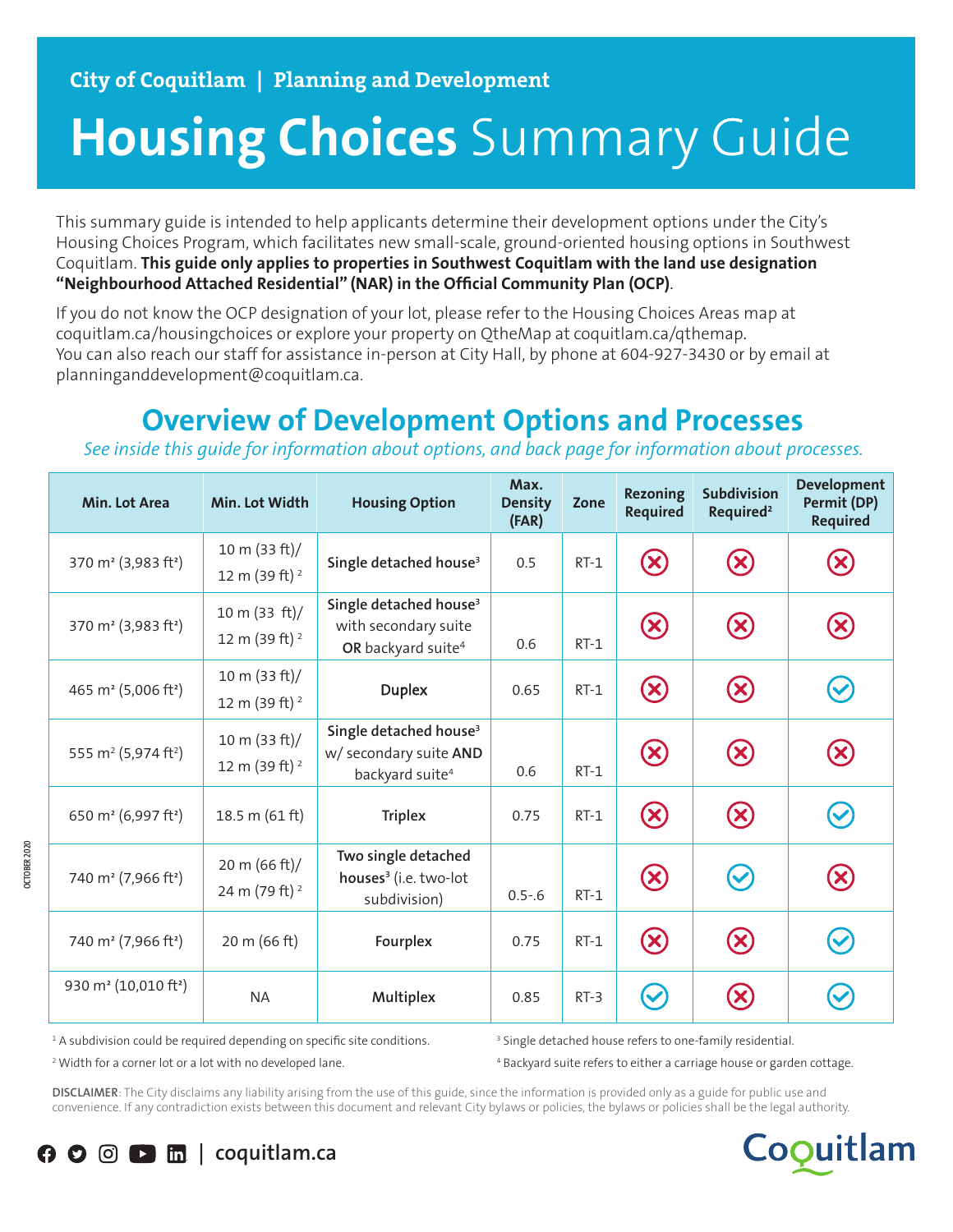# **One-Family Residential**

### **A Development Permit is not required for the options below.**

### **1. Lot size between 370 m2 (3,982 ft2 ) and 465 m2 (5,006 ft2 )**

- **• Maximum floor area ratio:** 0.5 FAR, but may be increased to 0.6 FAR if there is also a secondary suite, carriage house or garden cottage.
- **• Minimum lot width:** 10 m (33 ft) with lane access, or 12 m (39 ft) without lane access or for a corner lot.
- **Subdivision option:** A typical 740 m<sup>2</sup> (7,966 ft<sup>2</sup>) lot could be subdivided into two 370 m<sup>2</sup> (3,983 ft<sup>2</sup>) lots.

### 2. Lot size between 465 m<sup>2</sup> (5,006 ft<sup>2</sup>) and 555 m<sup>2</sup> (5,974 ft<sup>2</sup>)

- **• Maximum floor area ratio:** 0.5 FAR (with or without a secondary suite) but may be increased to 0.6 FAR if there is also a carriage house OR a garden cottage, and NO secondary suite.
- **• Minimum lot width:** 10 m (33 ft) with lane access, or 12 m (39 ft) without lane access or for a corner lot.

### **3. Lot size 555 m2 (5,974 ft2 ) or bigger**

- **• Maximum floor area ratio:** 0.5 FAR (with or without a secondary suite), but may be increased to 0.6 FAR if there is a secondary suite AND either a carriage house or garden cottage.
- **• Minimum lot width:** 10 m (33 ft) with lane access, or 12 m (39 ft) without lane access or for a corner lot.



*Single Detached House with Carriage House*

*Single Detached House with secondary suite and Carriage House*

### **Additional Information about Suites and Parking**

### **Secondary suites:**

**2**

- A secondary suite is an accessory (additional) self-contained dwelling unit with a kitchen and bathroom, located within a one-family house.
- The maximum size of a suite is 40 per cent of the total floor area of the one-family home.
- One parking space is required for the suite, in addition to two for the main home.

### **Garden cottage or carriage house:**

- A garden cottage is an additional residential suite, typically detached and located in the backyard. It is a one-storey building with a suite at ground level.
- A carriage house is an additional residential suite typically located on the second storey above a detached garage off a lane.
- For both, the maximum floor area is 90 m<sup>2</sup> or up to the total floor area for the lot, whichever is less.
- One parking space is required for the suite, in addition to two for the main home.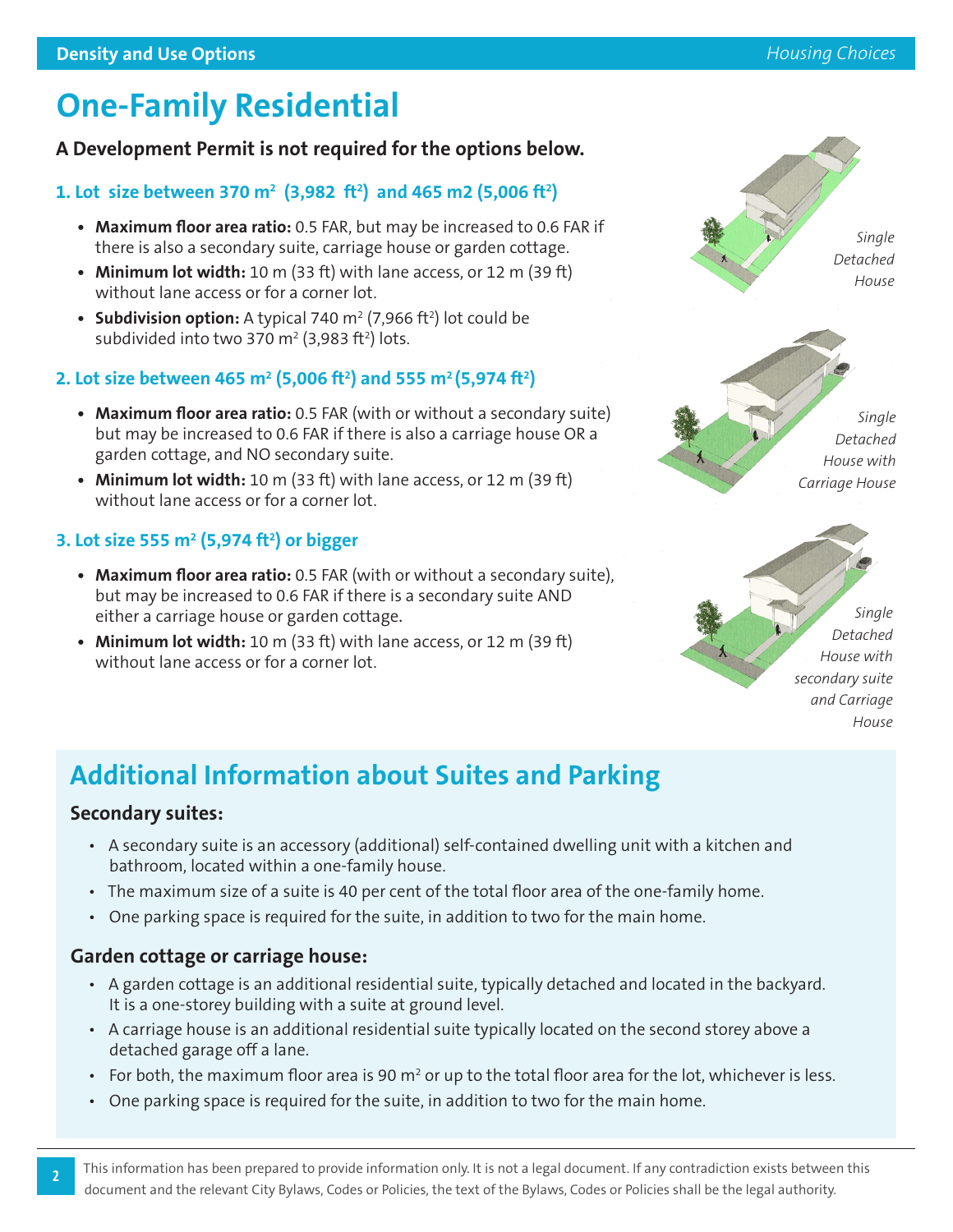#### **Please note:**

- **• A Development Permit is required for duplex, triplex, fourplex or multiplex development.**
- **• Secondary suites, carriage houses and garden cottages are not permitted on these properties.**

### **DUPLEX:** Two attached units

- Lot size:  $465 \text{ m}^2 (5,006 \text{ ft}^2)$  or bigger.
- **• Maximum floor area ratio:** 0.65 FAR.
- **• Minimum lot width:** 10 m (33 ft) with lane access, or 12 m (39 ft) wide lot without lane access or for a wide corner lot.
- **• Parking:** Two parking spaces are required per unit (four spaces total). Tandem parking is permitted.

### **TRIPLEX:** Three attached units

- Lot size: 650 m<sup>2</sup> (6,997 ft<sup>2</sup>) or bigger.
- **• Maximum floor area ratio:** 0.75 FAR.
- **• Minimum lot width:** 18.5 m (61 ft).
- **• Parking:** Two parking spaces are required per unit (six spaces total). Tandem parking is permitted.

### **FOURPLEX:** Four attached units

- Lot size: 740  $m^2$  (7,996 ft<sup>2</sup>) or bigger.
- **• Maximum floor area ratio:** 0.75 FAR.
- **• Minimum lot width:** 20 m (66 ft).
- **• Parking:** Two parking spaces are required per unit (eight spaces total). Tandem parking is permitted.

### **MULTIPLEX:** Three or more principal dwelling units (attached, detached or semi-attached)

- Lot size: 930 m<sup>2</sup> (10,010 ft<sup>2</sup>) or bigger.
- **• Maximum floor area ratio:** 0.85 FAR.

**3**

- **• Parking:** Two parking spaces are required per unit
- **• Required zoning:** RT-3, which encourages ground-oriented development on larger sites or multiple-lot assemblies. If your property is not already zoned RT-3, a rezoning application is required, along with a Development Permit.

A subdivision application will also be required if the project proposes the consolidation of multiple lots.